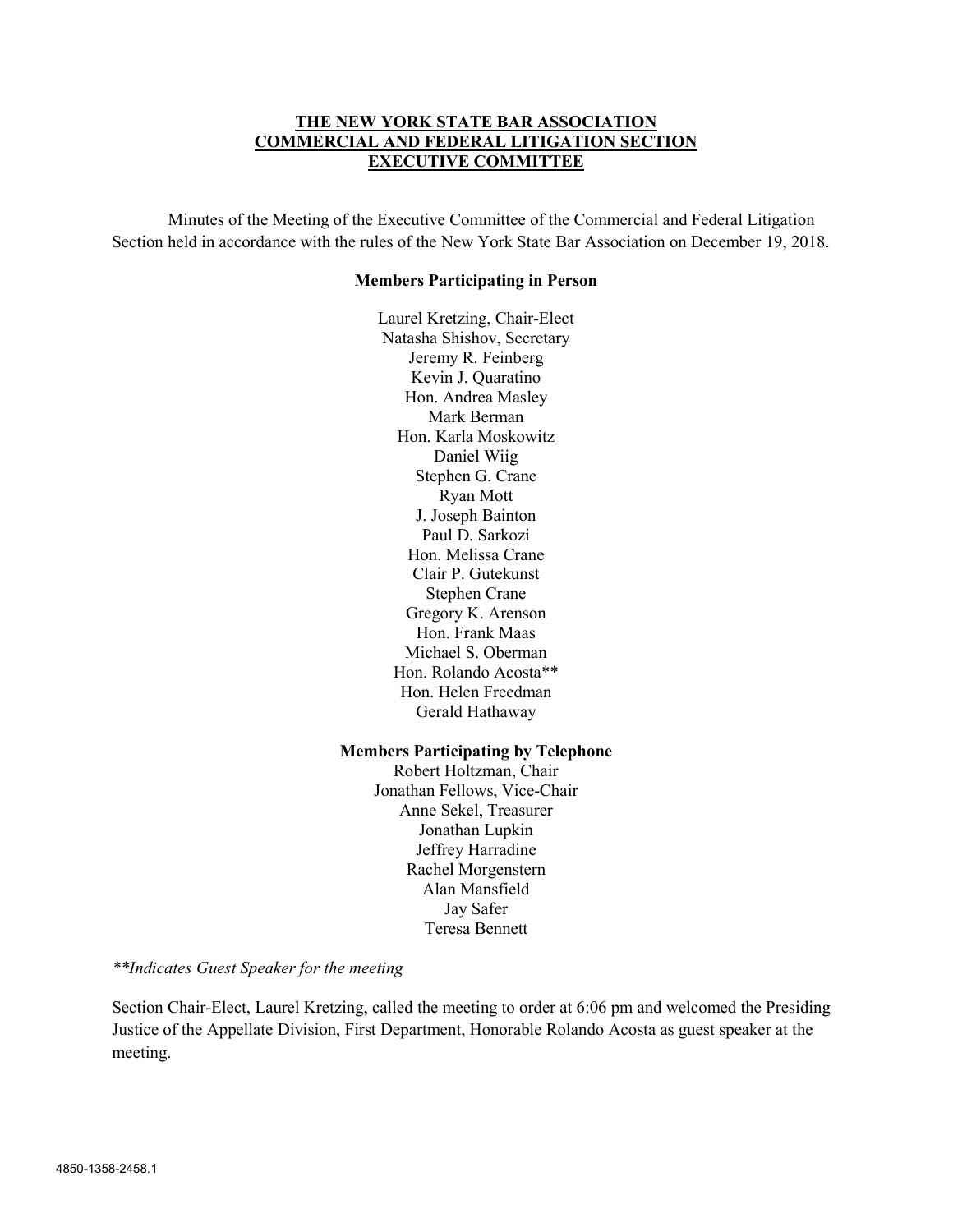# Guest Speaker: Hon. Rolando Acosta (Presiding Justice of the Appellate Division, First Department)

Justice Acosta discussed the developments of the First Department, which have been focused on reducing pending appeals, modernizing the court with live e-filing and live streaming and promoting transparency between the bench and bar. He explained that the First Department has over 3600 appeals in the last academic year, which is attributable to the Judges, the staff and the unique calendaring system of the First Department. The term system permits litigants to have a better sense of timing. A litigant can perfect his/her appeal for a specific term and be assured that in most cases, the appeal will be argued in that term and a decision will be rendered in four to six weeks after oral argument.

Justice Acosta then highlighted the various modernizations to technology that have been recently implemented at the First Department, including the replacement of computer servers, which were ten to fifteen years old, the new live streaming capabilities, a new electronic device policy, which permits lawyers to use tablets, phones and computers during oral argument and the e-filing of appeals in commercial cases. E-filing will be expanded to tort cases in February or March 2019.

Finally, Justice Acosta discussed the new Appellate Division rules, which went into effect on September 17, 2018. The new rules are State wide and create certain uniformity amongst all four departments. The biggest change for the First Department is that under the new rules, litigants now must perfect their appeals within six months instead of nine months. Appeals that are not perfected within six months are deemed dismissed and litigants will have one year to file motion to vacate. The First Department's unique term system has not been affected by the new rules.

# Motion to approve November 27, 2018 Minutes

The November 27, 2018 minutes were unanimously approved.

# Oral Report of Nominating Committee

Jonathon Fellows presented the report of the nominating committee, which nominated the following slate of officers for the 2019 to 2020 bar year: 1) Laurel Kretzing, Chair, 2) Jonathan Fellows, Vice-Chair, 3) Natasha Shishov, Secretary, and 4) Anne Sekel, Treasurer. The report was unanimously adopted and will be presented at the annual meeting.

### Commercial Division Committee Update on Bench-Bar Programing for 2019

Mark Berman and Teresa Bennet presented an update on the upcoming Bench-Bar Programing for 2019. Teresa Bennet will be organizing bench-bar lunches in Buffalo, Syracuse and Rochester, which will be held at local bar associations instead of law firms. Lunches will also be scheduled at Nassau, Suffolk, Queens (which will be the first time for Queens) Brooklyn and Albany. The Manhattan bench/bar will be held in May 2019 because the New York County Commercial Division has two new judges. Finally, the committee hopes to recreate last year's program at Westchester Supreme Court, which included a live hearing demonstrating the use of technology in the court room.